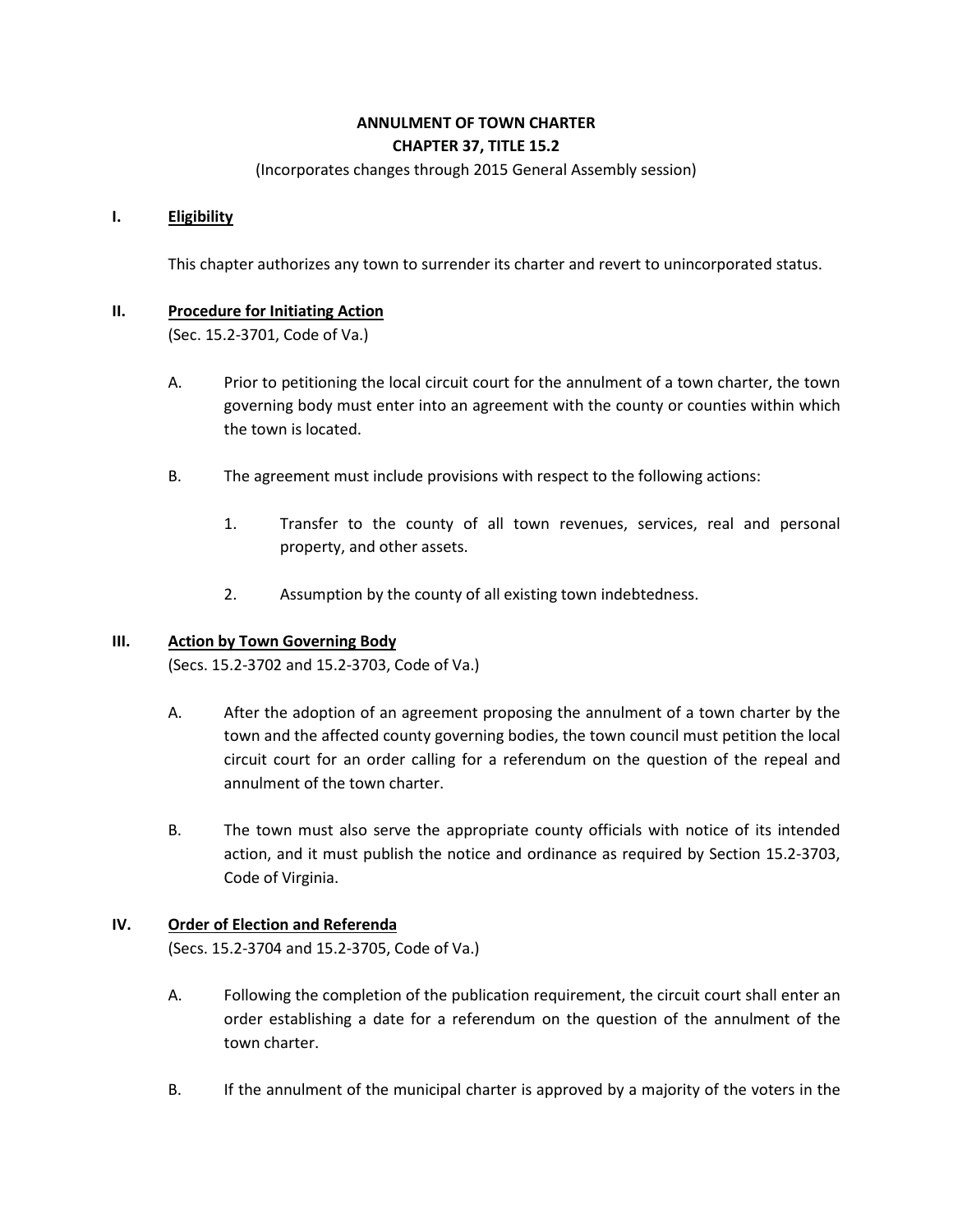town, the judge of the circuit court shall enter an order recording that fact. The annulment shall become effective on January 1 of the year following the year in which the order entering such fact of record is issued or, in the discretion of the court, on the second January 1 following the year in which issued, unless the town and county petition the court to order the annulment on any other mutually agreed date.

## **V. Effect of Annulment**

A. Town Charter

(Secs. 15.2-3706 and 15.2-3712, Code of Va.)

Upon the effective date of the annulment, the corporate body of the town is dissolved, and the charter of the town is surrendered. At the session of the General Assembly following the annulment, the affected county shall request that body to repeal the charter of the town.

B. Town Officials (Sec. 15.2-3707, Code of Va.)

> Upon the effective date of annulment, the terms of office and the rights, powers, duties, and compensation of the officers, agents, and employees of the town are terminated.

C. Transfer of Property and Indebtedness (Sec. 15.2-3708, Code of Va.)

> Upon the effective date of the annulment, the title of all real and personal property and responsibility for the indebtedness of the former town shall pass to the affected county.

D. Special Debt Retirement District (Sec. 15.2-3709, Code of Va.)

> If provided for in the agreement between the town and the county, the territory constituting the former town may be a special debt district for the purpose of repaying all or part of the existing indebtedness chargeable to the town before annulment. A special tax on real property within the special debt district shall be levied for a period not exceeding twenty years. The special tax may be different from and in addition to the general tax rate throughout the entire county or counties in which the town was located.